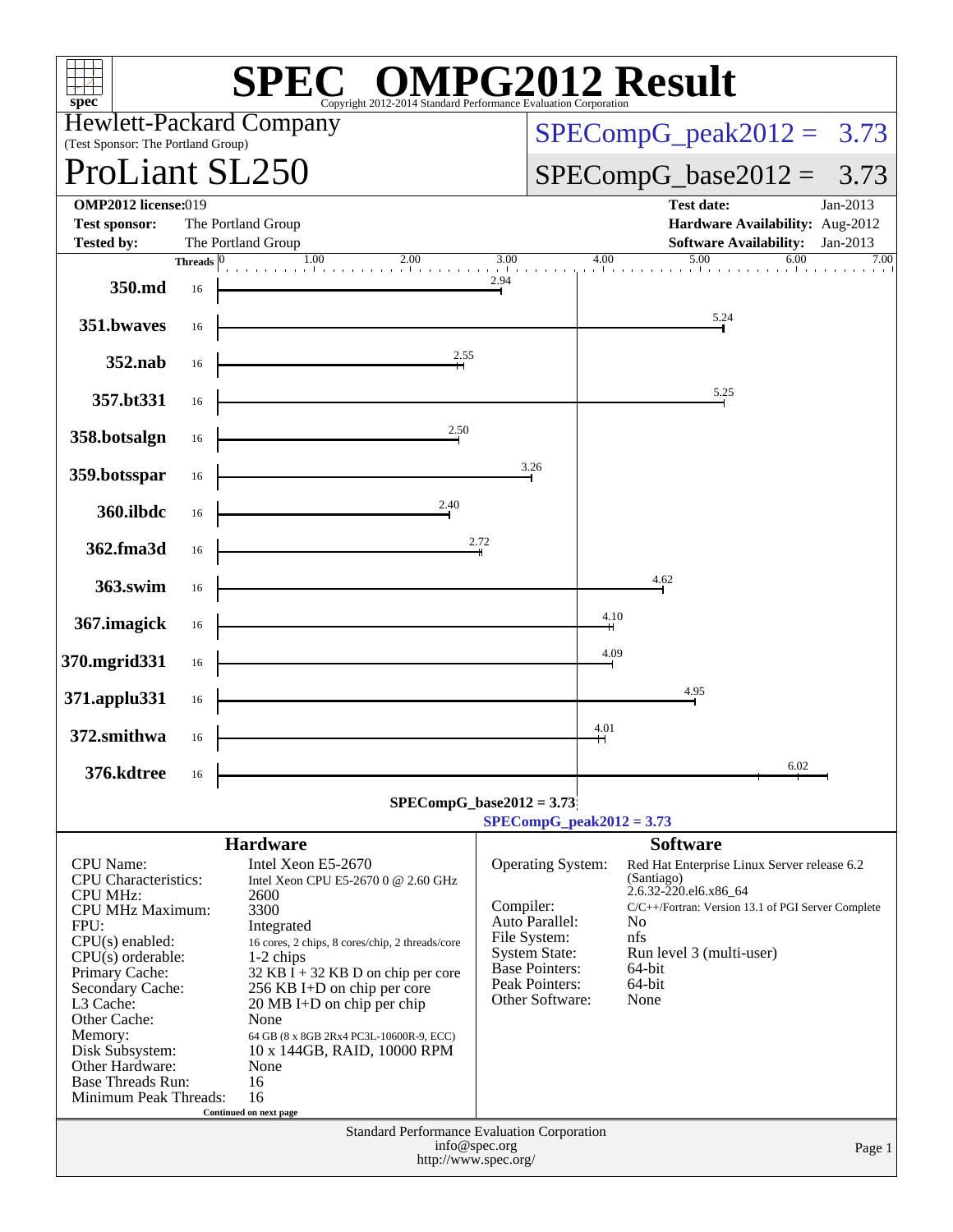

Hewlett-Packard Company

#### (Test Sponsor: The Portland Group) ProLiant SL250

## $SPECompG_peak2012 = 3.73$  $SPECompG_peak2012 = 3.73$

## $SPECompG_base2012 = 3.73$  $SPECompG_base2012 = 3.73$

[Maximum Peak Threads:](http://www.spec.org/auto/omp2012/Docs/result-fields.html#MaximumPeakThreads) 16

**[OMP2012 license:](http://www.spec.org/auto/omp2012/Docs/result-fields.html#OMP2012license)**019 **[Test date:](http://www.spec.org/auto/omp2012/Docs/result-fields.html#Testdate)** Jan-2013 **[Test sponsor:](http://www.spec.org/auto/omp2012/Docs/result-fields.html#Testsponsor)** The Portland Group **[Hardware Availability:](http://www.spec.org/auto/omp2012/Docs/result-fields.html#HardwareAvailability)** Aug-2012 **[Tested by:](http://www.spec.org/auto/omp2012/Docs/result-fields.html#Testedby)** The Portland Group **[Software Availability:](http://www.spec.org/auto/omp2012/Docs/result-fields.html#SoftwareAvailability)** Jan-2013

|                  | <b>Results Table</b>                                     |                                                      |       |                                                                                                                                                                                                                                                                                                                                                                                                                                                                                                                                                                                                                                                                                     |       |                                             |               |           |                        |              |                |              |                |              |
|------------------|----------------------------------------------------------|------------------------------------------------------|-------|-------------------------------------------------------------------------------------------------------------------------------------------------------------------------------------------------------------------------------------------------------------------------------------------------------------------------------------------------------------------------------------------------------------------------------------------------------------------------------------------------------------------------------------------------------------------------------------------------------------------------------------------------------------------------------------|-------|---------------------------------------------|---------------|-----------|------------------------|--------------|----------------|--------------|----------------|--------------|
|                  |                                                          |                                                      |       | <b>Base</b>                                                                                                                                                                                                                                                                                                                                                                                                                                                                                                                                                                                                                                                                         |       |                                             |               |           |                        |              | <b>Peak</b>    |              |                |              |
| <b>Benchmark</b> |                                                          | Threads Seconds                                      | Ratio | <b>Seconds</b>                                                                                                                                                                                                                                                                                                                                                                                                                                                                                                                                                                                                                                                                      | Ratio | Seconds                                     | Ratio         |           | <b>Threads Seconds</b> | <b>Ratio</b> | <b>Seconds</b> | <b>Ratio</b> | <b>Seconds</b> | <b>Ratio</b> |
| 350.md           | 16                                                       | 1575                                                 | 2.94  | 1578                                                                                                                                                                                                                                                                                                                                                                                                                                                                                                                                                                                                                                                                                | 2.93  | 1573                                        | 2.94          | 16        | 1575                   | 2.94         | 1578           | 2.93         | 1573           | 2.94         |
| 351.bwayes       | 16                                                       | 866                                                  | 5.23  | 865                                                                                                                                                                                                                                                                                                                                                                                                                                                                                                                                                                                                                                                                                 | 5.24  | 863                                         | 5.25          | 16        | 866                    | 5.23         | 865            | 5.24         | 863            | 5.25         |
| $352$ .nab       | 16                                                       | 1524                                                 | 2.55  | 1524                                                                                                                                                                                                                                                                                                                                                                                                                                                                                                                                                                                                                                                                                | 2.55  | 1569                                        | 2.48          | 16        | 1524                   | 2.55         | 1524           | 2.55         | 1569           | 2.48         |
| 357.bt331        | 16                                                       | 903                                                  | 5.25  | 903                                                                                                                                                                                                                                                                                                                                                                                                                                                                                                                                                                                                                                                                                 | 5.25  | 904                                         | 5.25          | 16        | 903                    | 5.25         | 903            | 5.25         | 904            | 5.25         |
| 358.botsalgn     | 16                                                       | 1741                                                 | 2.50  | 1741                                                                                                                                                                                                                                                                                                                                                                                                                                                                                                                                                                                                                                                                                | 2.50  | 1741                                        | 2.50          | 16        | 1741                   | 2.50         | 1741           | 2.50         | 1741           | 2.50         |
| 359.botsspar     | 16                                                       | 1611                                                 | 3.26  | 1613                                                                                                                                                                                                                                                                                                                                                                                                                                                                                                                                                                                                                                                                                | 3.26  | 1617                                        | 3.25          | 16        | 1611                   | 3.26         | <b>1613</b>    | 3.26         | 1617           | 3.25         |
| 360.ilbdc        | 16                                                       | 1479                                                 | 2.41  | 1487                                                                                                                                                                                                                                                                                                                                                                                                                                                                                                                                                                                                                                                                                | 2.39  | 1483                                        | 2.40          | 16        | 1479                   | 2.41         | 1487           | 2.39         | 1483           | 2.40         |
| 362.fma3d        | 16                                                       | 1400                                                 | 2.71  | 1399                                                                                                                                                                                                                                                                                                                                                                                                                                                                                                                                                                                                                                                                                | 2.72  | 1390                                        | 2.73          | <b>16</b> | 1400                   | 2.71         | 1399           | 2.72         | 1390           | 2.73         |
| $363$ .swim      | 16                                                       | 980                                                  | 4.62  | 983                                                                                                                                                                                                                                                                                                                                                                                                                                                                                                                                                                                                                                                                                 | 4.61  | 981                                         | 4.62          | 16        | 980                    | 4.62         | 983            | 4.61         | 981            | 4.62         |
| 367. imagick     | 16                                                       | 1716                                                 | 4.10  | 1716                                                                                                                                                                                                                                                                                                                                                                                                                                                                                                                                                                                                                                                                                | 4.10  | 1732                                        | 4.06          | 16        | <b>1716</b>            | 4.10         | 1716           | 4.10         | 1732           | 4.06         |
| 370.mgrid331     | 16                                                       | 1081                                                 | 4.09  | 1080                                                                                                                                                                                                                                                                                                                                                                                                                                                                                                                                                                                                                                                                                | 4.09  | 1079                                        | 4.09          | 16        | 1081                   | 4.09         | 1080           | 4.09         | 1079           | 4.09         |
| 371.applu331     | 16                                                       | 1225                                                 | 4.95  | 1227                                                                                                                                                                                                                                                                                                                                                                                                                                                                                                                                                                                                                                                                                | 4.94  | 1223                                        | 4.95          | <b>16</b> | 1225                   | 4.95         | 1227           | 4.94         | 1223           | 4.95         |
| 372.smithwa      | 16                                                       | 1357                                                 | 3.95  | 1335                                                                                                                                                                                                                                                                                                                                                                                                                                                                                                                                                                                                                                                                                | 4.02  | 1335                                        | 4.01          | 16        | 1357                   | 3.95         | 1335           | 4.02         | 1335           | 4.01         |
| 376.kdtree       | 16                                                       | 748                                                  | 6.02  | 712                                                                                                                                                                                                                                                                                                                                                                                                                                                                                                                                                                                                                                                                                 | 6.32  | 802                                         | 5.61          | 16        | 748                    | 6.02         | 712            | 6.32         | 802            | 5.61         |
|                  |                                                          |                                                      |       | Results appear in the order in which they were run. Bold underlined text indicates a median measurement.                                                                                                                                                                                                                                                                                                                                                                                                                                                                                                                                                                            |       |                                             |               |           |                        |              |                |              |                |              |
|                  | From /proc/cpuinfo<br>caution.)<br>cache size : 20480 KB | 16 "processors"<br>$cpu$ cores : $8$<br>siblings : 8 |       | Sysinfo program /scratch/cparrott/OMP2012_v1.0/Docs/sysinfo<br>\$Rev: 395 \$ \$Date:: 2012-07-25 #\$ 8f8c0fe9e19c658963a1e67685e50647<br>running on node3 Sat Jan 26 09:47:08 2013<br>This section contains SUT (System Under Test) info as seen by<br>some common utilities. To remove or add to this section, see:<br>http://www.spec.org/omp2012/Docs/config.html#sysinfo<br>model name : Intel(R) Xeon(R) CPU E5-2670 0 @ 2.60GHz<br>2 "physical id"s (chips)<br>cores, siblings (Caution: counting these is hw and system dependent.<br>following excerpts from /proc/cpuinfo might not be reliable.<br>physical 0: cores 0 1 2 3 4 5 6 7<br>physical 1: cores 0 1 2 3 4 5 6 7 |       |                                             |               |           |                        |              |                | Use with     | The            |              |
|                  | From /proc/meminfo<br>MemTotal:                          |                                                      |       | 65932772 kB                                                                                                                                                                                                                                                                                                                                                                                                                                                                                                                                                                                                                                                                         |       | Continued on next page                      |               |           |                        |              |                |              |                |              |
|                  |                                                          |                                                      |       |                                                                                                                                                                                                                                                                                                                                                                                                                                                                                                                                                                                                                                                                                     |       | Standard Performance Evaluation Corporation |               |           |                        |              |                |              |                |              |
|                  |                                                          |                                                      |       |                                                                                                                                                                                                                                                                                                                                                                                                                                                                                                                                                                                                                                                                                     |       |                                             | info@spec.org |           |                        |              |                |              |                | Page 2       |

<http://www.spec.org/>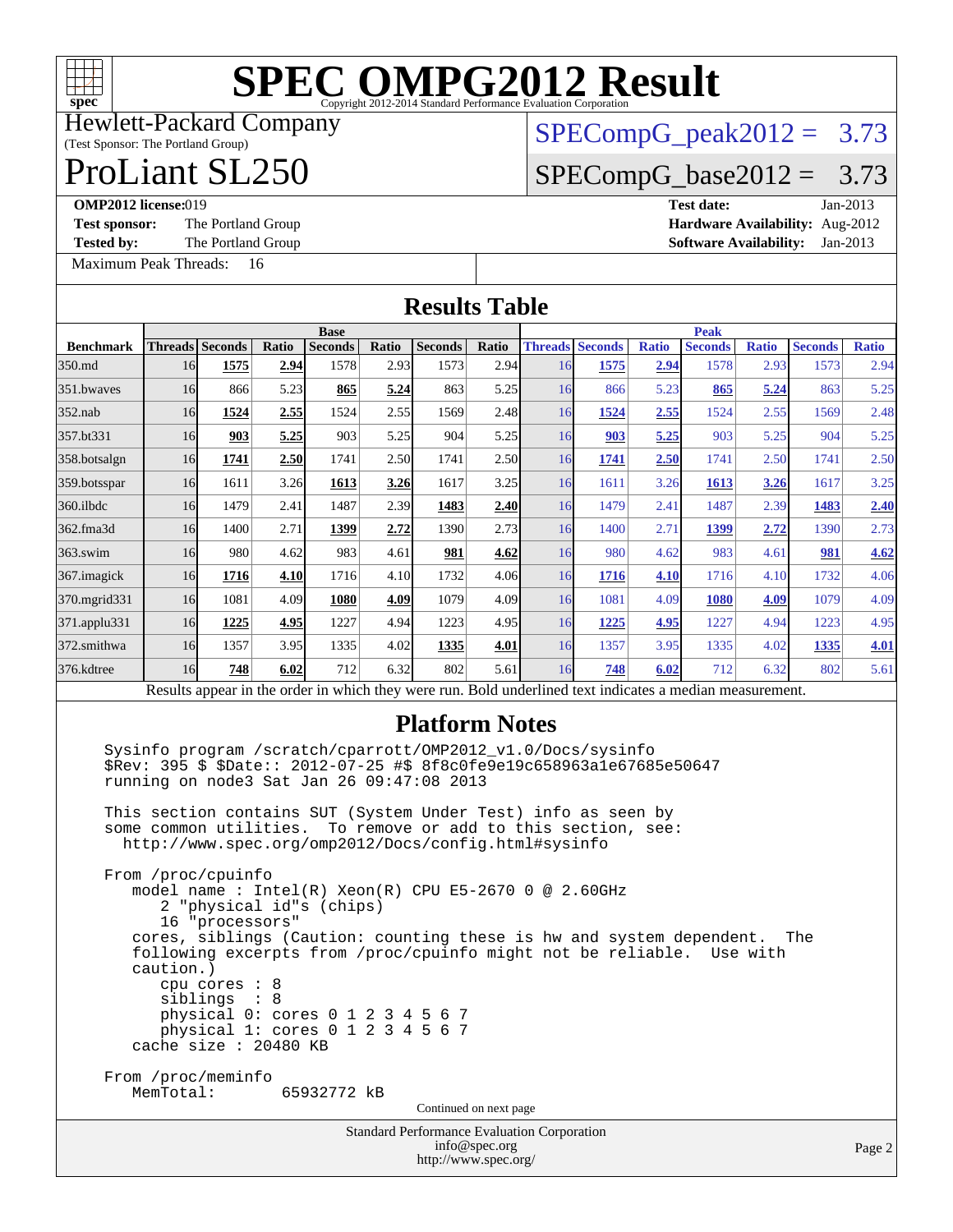

(Test Sponsor: The Portland Group) Hewlett-Packard Company

 $SPECompG_peak2012 = 3.73$  $SPECompG_peak2012 = 3.73$ 

 $Liant$  SL250

 $SPECompG_base2012 = 3.73$  $SPECompG_base2012 = 3.73$ 

**[Test sponsor:](http://www.spec.org/auto/omp2012/Docs/result-fields.html#Testsponsor)** The Portland Group **[Hardware Availability:](http://www.spec.org/auto/omp2012/Docs/result-fields.html#HardwareAvailability)** Aug-2012 **[Tested by:](http://www.spec.org/auto/omp2012/Docs/result-fields.html#Testedby)** The Portland Group **[Software Availability:](http://www.spec.org/auto/omp2012/Docs/result-fields.html#SoftwareAvailability)** Jan-2013

**[OMP2012 license:](http://www.spec.org/auto/omp2012/Docs/result-fields.html#OMP2012license)**019 **[Test date:](http://www.spec.org/auto/omp2012/Docs/result-fields.html#Testdate)** Jan-2013

### **[Platform Notes \(Continued\)](http://www.spec.org/auto/omp2012/Docs/result-fields.html#PlatformNotes)**

HugePages\_Total: 0<br>Hugepagesize: 2048 kB Hugepagesize:

 /usr/bin/lsb\_release -d Red Hat Enterprise Linux Server release 6.2 (Santiago)

 From /etc/\*release\* /etc/\*version\* redhat-release: Red Hat Enterprise Linux Server release 6.2 (Santiago) system-release: Red Hat Enterprise Linux Server release 6.2 (Santiago) system-release-cpe: cpe:/o:redhat:enterprise\_linux:6server:ga:server

 uname -a: Linux node3 2.6.32-220.el6.x86\_64 #1 SMP Wed Nov 9 08:03:13 EST 2011 x86\_64 x86\_64 x86\_64 GNU/Linux

run-level 3 Jan 8 10:38

 SPEC is set to: /scratch/cparrott/OMP2012\_v1.0 Filesystem Type Size Used Avail Use% Mounted on filer01.pgi.net:/vol/vol1/scratch nfs 727G 125G 602G 18% /proj/scratch

Additional information from dmidecode:

(End of data from sysinfo program)

#### **[General Notes](http://www.spec.org/auto/omp2012/Docs/result-fields.html#GeneralNotes)**

Environment variables set by runspec before the start of the run: MP\_BIND = "yes"  $MP$  SPIN =  $"1"$ 

 Software Environment: export MP\_BIND=yes export MP\_SPIN=1 ulimit -s unlimited

### **[Base Compiler Invocation](http://www.spec.org/auto/omp2012/Docs/result-fields.html#BaseCompilerInvocation)**

[C benchmarks](http://www.spec.org/auto/omp2012/Docs/result-fields.html#Cbenchmarks): [pgcc](http://www.spec.org/omp2012/results/res2013q1/omp2012-20130205-00020.flags.html#user_CCbase_pgcc_l)

[C++ benchmarks:](http://www.spec.org/auto/omp2012/Docs/result-fields.html#CXXbenchmarks) [pgCC](http://www.spec.org/omp2012/results/res2013q1/omp2012-20130205-00020.flags.html#user_CXXbase_pgcpp_l_ab9852b71f93c2d78825bb6ac07dfa02)

[Fortran benchmarks](http://www.spec.org/auto/omp2012/Docs/result-fields.html#Fortranbenchmarks): [pgfortran](http://www.spec.org/omp2012/results/res2013q1/omp2012-20130205-00020.flags.html#user_FCbase_pgfortran_l)

> Standard Performance Evaluation Corporation [info@spec.org](mailto:info@spec.org) <http://www.spec.org/>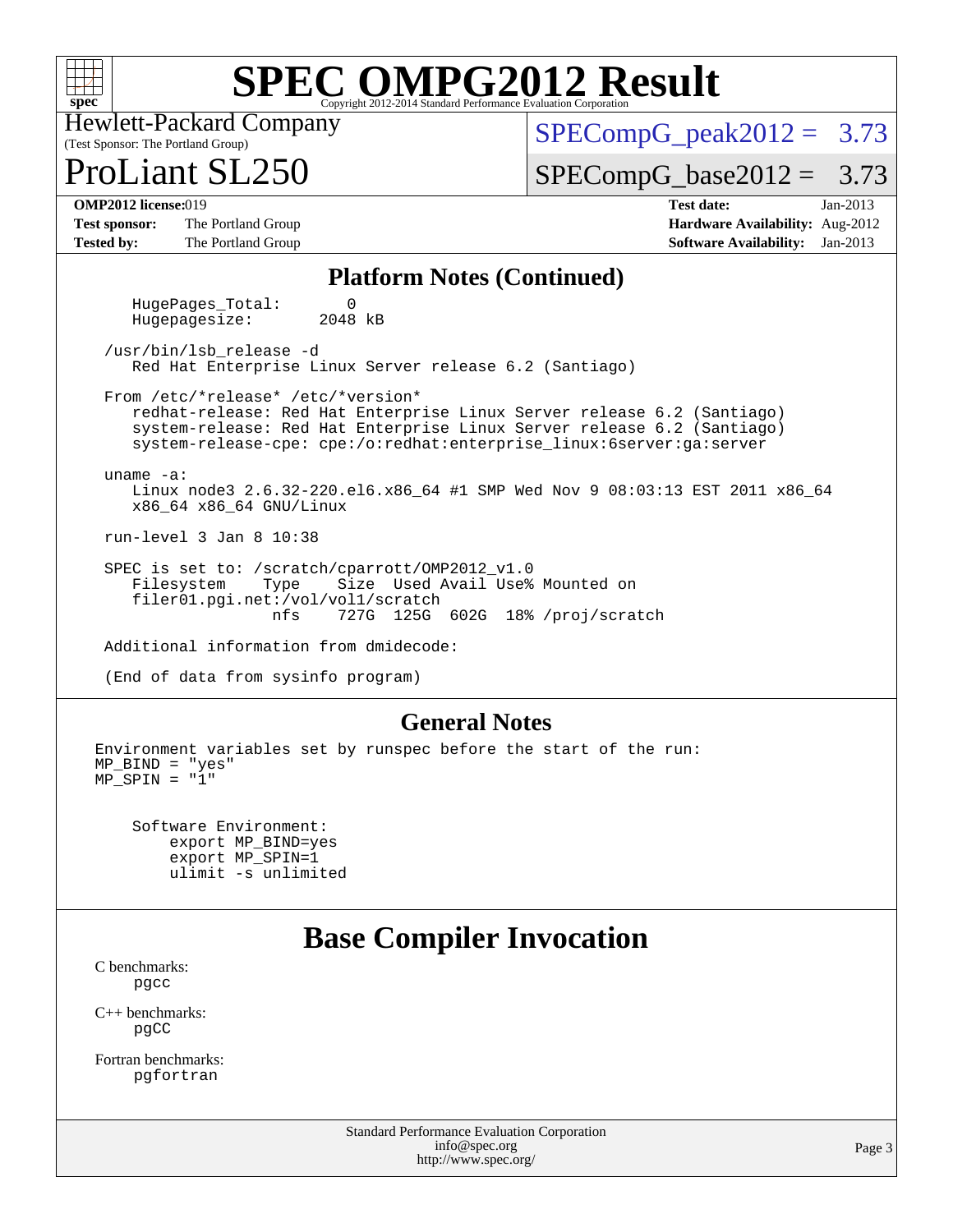

(Test Sponsor: The Portland Group) Hewlett-Packard Company

 $SPECompG_peak2012 = 3.73$  $SPECompG_peak2012 = 3.73$ 

Liant SL250

 $SPECompG_base2012 = 3.73$  $SPECompG_base2012 = 3.73$ 

**[Test sponsor:](http://www.spec.org/auto/omp2012/Docs/result-fields.html#Testsponsor)** The Portland Group **[Hardware Availability:](http://www.spec.org/auto/omp2012/Docs/result-fields.html#HardwareAvailability)** Aug-2012

**[OMP2012 license:](http://www.spec.org/auto/omp2012/Docs/result-fields.html#OMP2012license)**019 **[Test date:](http://www.spec.org/auto/omp2012/Docs/result-fields.html#Testdate)** Jan-2013 **[Tested by:](http://www.spec.org/auto/omp2012/Docs/result-fields.html#Testedby)** The Portland Group **[Software Availability:](http://www.spec.org/auto/omp2012/Docs/result-fields.html#SoftwareAvailability)** Jan-2013

## **[Base Portability Flags](http://www.spec.org/auto/omp2012/Docs/result-fields.html#BasePortabilityFlags)**

 350.md: [-Mfree](http://www.spec.org/omp2012/results/res2013q1/omp2012-20130205-00020.flags.html#user_baseFPORTABILITY350_md_Mfree) 351.bwaves: [-mcmodel=medium](http://www.spec.org/omp2012/results/res2013q1/omp2012-20130205-00020.flags.html#user_basePORTABILITY351_bwaves_mcmodel_medium) 357.bt331: [-mcmodel=medium](http://www.spec.org/omp2012/results/res2013q1/omp2012-20130205-00020.flags.html#user_basePORTABILITY357_bt331_mcmodel_medium) 363.swim: [-mcmodel=medium](http://www.spec.org/omp2012/results/res2013q1/omp2012-20130205-00020.flags.html#user_basePORTABILITY363_swim_mcmodel_medium)

**[Base Optimization Flags](http://www.spec.org/auto/omp2012/Docs/result-fields.html#BaseOptimizationFlags)**

[C benchmarks](http://www.spec.org/auto/omp2012/Docs/result-fields.html#Cbenchmarks):

[-mp](http://www.spec.org/omp2012/results/res2013q1/omp2012-20130205-00020.flags.html#user_CCbase_mp) [-fast](http://www.spec.org/omp2012/results/res2013q1/omp2012-20130205-00020.flags.html#user_CCbase_fast) [-Mipa=fast](http://www.spec.org/omp2012/results/res2013q1/omp2012-20130205-00020.flags.html#user_CCbase_Mipa_fast) [-Mipa=inline](http://www.spec.org/omp2012/results/res2013q1/omp2012-20130205-00020.flags.html#user_CCbase_Mipa_inline) [-Msmartalloc](http://www.spec.org/omp2012/results/res2013q1/omp2012-20130205-00020.flags.html#user_CCbase_Msmartalloc_lin) [-Mfprelaxed](http://www.spec.org/omp2012/results/res2013q1/omp2012-20130205-00020.flags.html#user_CCbase_Mfprelaxed)

[C++ benchmarks:](http://www.spec.org/auto/omp2012/Docs/result-fields.html#CXXbenchmarks)

[-mp](http://www.spec.org/omp2012/results/res2013q1/omp2012-20130205-00020.flags.html#user_CXXbase_mp) [-fast](http://www.spec.org/omp2012/results/res2013q1/omp2012-20130205-00020.flags.html#user_CXXbase_fast) [-Mipa=fast](http://www.spec.org/omp2012/results/res2013q1/omp2012-20130205-00020.flags.html#user_CXXbase_Mipa_fast) [-Mipa=inline](http://www.spec.org/omp2012/results/res2013q1/omp2012-20130205-00020.flags.html#user_CXXbase_Mipa_inline) [-Msmartalloc](http://www.spec.org/omp2012/results/res2013q1/omp2012-20130205-00020.flags.html#user_CXXbase_Msmartalloc_lin) [-Mfprelaxed](http://www.spec.org/omp2012/results/res2013q1/omp2012-20130205-00020.flags.html#user_CXXbase_Mfprelaxed)

[Fortran benchmarks](http://www.spec.org/auto/omp2012/Docs/result-fields.html#Fortranbenchmarks):

[-mp](http://www.spec.org/omp2012/results/res2013q1/omp2012-20130205-00020.flags.html#user_FCbase_mp) [-fast](http://www.spec.org/omp2012/results/res2013q1/omp2012-20130205-00020.flags.html#user_FCbase_fast) [-Mipa=fast](http://www.spec.org/omp2012/results/res2013q1/omp2012-20130205-00020.flags.html#user_FCbase_Mipa_fast) [-Mipa=inline](http://www.spec.org/omp2012/results/res2013q1/omp2012-20130205-00020.flags.html#user_FCbase_Mipa_inline) [-Msmartalloc](http://www.spec.org/omp2012/results/res2013q1/omp2012-20130205-00020.flags.html#user_FCbase_Msmartalloc_lin) [-Mfprelaxed](http://www.spec.org/omp2012/results/res2013q1/omp2012-20130205-00020.flags.html#user_FCbase_Mfprelaxed)

## **[Peak Optimization Flags](http://www.spec.org/auto/omp2012/Docs/result-fields.html#PeakOptimizationFlags)**

#### [C benchmarks](http://www.spec.org/auto/omp2012/Docs/result-fields.html#Cbenchmarks):

 $352$ .nab: basepeak = yes 358.botsalgn: basepeak = yes 359.botsspar: basepeak = yes 367.imagick: basepeak = yes 372.smithwa: basepeak = yes [C++ benchmarks:](http://www.spec.org/auto/omp2012/Docs/result-fields.html#CXXbenchmarks) 376.kdtree: basepeak = yes [Fortran benchmarks](http://www.spec.org/auto/omp2012/Docs/result-fields.html#Fortranbenchmarks): 350.md: basepeak = yes 351.bwaves: basepeak = yes  $357.$ bt $331$ : basepeak = yes 360.ilbdc: basepeak = yes  $362$ .fma $3d$ : basepeak = yes

Continued on next page

Standard Performance Evaluation Corporation [info@spec.org](mailto:info@spec.org) <http://www.spec.org/>